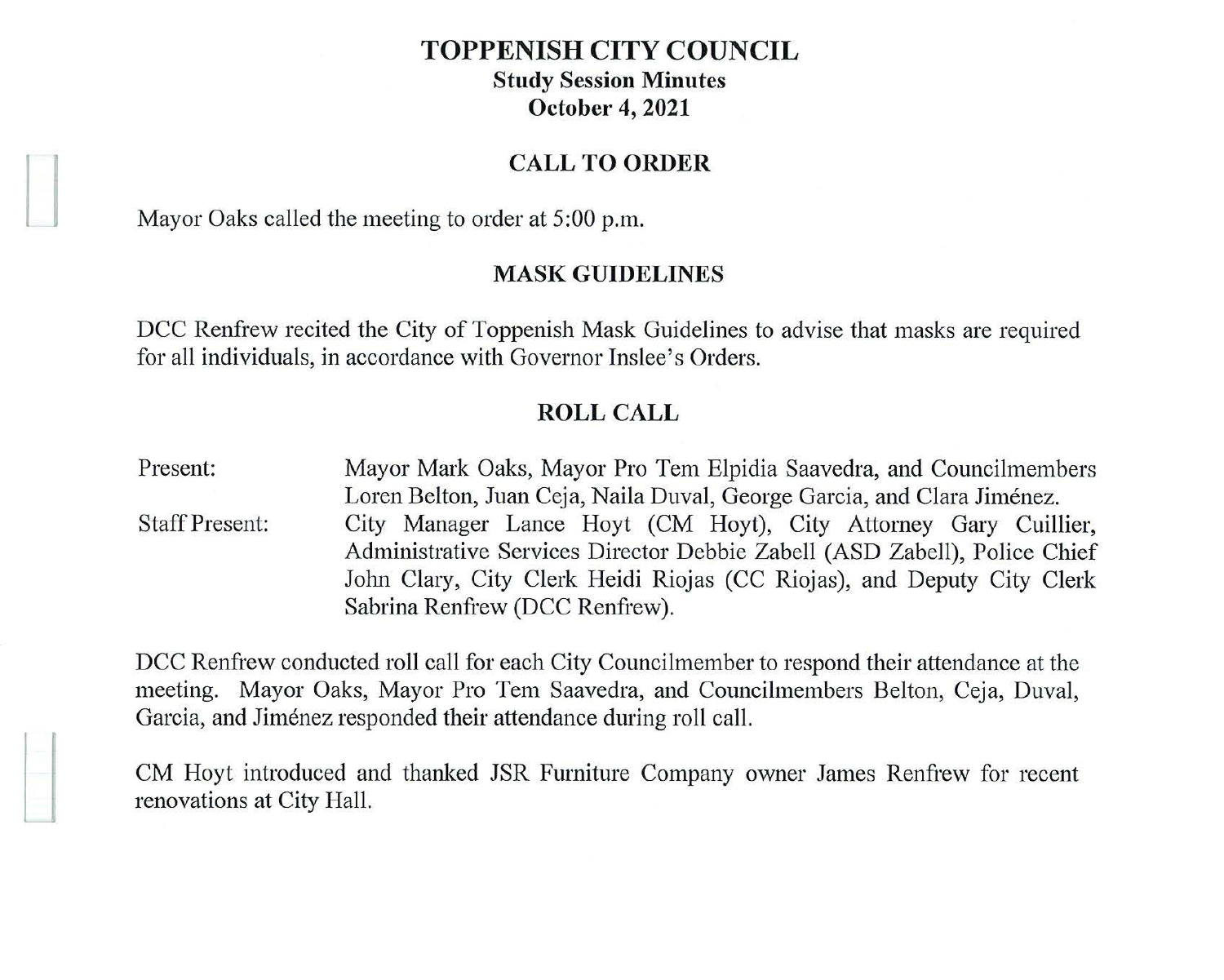Mayor Oaks announced Mayor Pro Tem Saavedra has called for an Executive Session to discuss personnel for an hour with potential action.

# **RECEIVE PRELIMINARY 2022 REVENUE ESTIMATES**

ASD Zabell presented the Preliminary 2022 Revenue Estimates highlighting key information about the nine categories of Municipal Revenues: Fund Balance, Taxes, Licenses and Permits, Intergovernmental, Charges for Goods and Services, Fines and Penalties, Miscellaneous, non-Revenues, and Other Financing. She advised that Budget Binders will be distributed to Council on October 29, 2021, and the Preliminary 2022 Budget will be presented for discussion at the November 1, 2021, Study Session.

### **EXECUTIVE SESSION**

At 5:33 p.m., Mayor Oaks called for Council to go into an Executive Session for the purpose of personnel for 60 minutes with potential action.

Councilmember Duval asked if a motion was needed to extend the meeting time. Mayor Pro Tem Saavedra stated that she had looked up guidelines authorizing Council to announce at the beginning of a meeting that an Executive Session can be called, how much time would be planned for the Executive Session, and what action would be taken. CC Riojas recited from the online version of the *Governance Manual* on page 11, Section c for Executive Sessions, Item 3, confirming the authority as specified by Mayor Pro Tem Saavedra that Council may adjourn into Executive Session even if it is not listed on the meeting agenda.

Councilmember Belton and Councilmember Duval stated that outside obligations might require them to leave the Executive Session early.

At 5:45 p.m., Mayor Oaks noted that Council will go into Executive Session.

At 5:57 p.m., Councilmember Belton left the meeting.

At 6:45 p.m., Mayor Oaks noted that Council will need an additional 10 minutes in Executive Session.

At 6:55 p.m., Mayor noted that Council will need an additional 5 minutes in Executive Session.

At 7:00 p.m., Mayor Oaks reconvened the regular session back to order.

Mayor Pro Tem Saavedra moved, seconded by Councilmember Garcia for a vote of no confidence on the City Manager's work performance.

Council members discussed the consequences and potential actions of a vote of no confidence.

Councilmember Duval moved, seconded by Mayor Oaks to amend the main motion to have Mayor Pro Tem Saavedra and Councilmember Garcia meet with CM Hoyt, discuss the performance deficits, come up with a plan, and bring it back to Council for determination of action. Motion failed. Mayor Pro Tem Saavedra, Councilmember Ceja, Councilmember Garcia, and